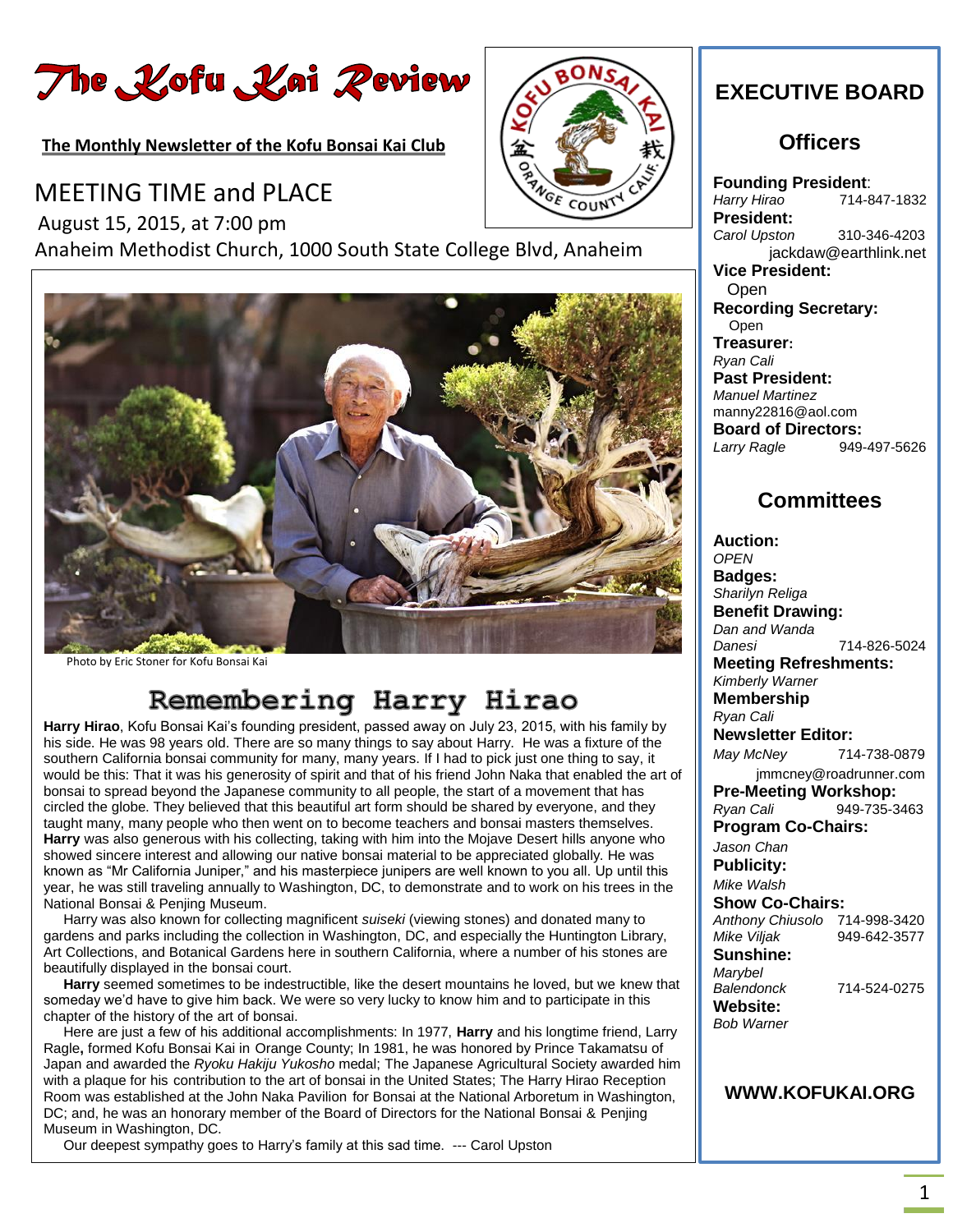

his is our chance to not only support our club, but to clear out material and trees that we're done with, tired of or just don't want to take care of anymore. The auction is a great opportunity for both newer bonsai enthusiasts and the more experienced to acquire good material at a reasonable price and is also an opportunity for all of us to support our club. The money we raise at the auction goes to pay for the things we enjoy all year long at our meetings, the cost of demonstrators, and materials as well as the general costs to put on exhibits and events. Even if you can't attend the auction in person, please consider donating something to the sale. Just contact one of the officers listed on the website, and we will arrange to get your donation to the auction. T

Thank you very much for your support. We will have the area ready for donations at 6PM and wish to be ready to start *sharply* at 7PM. Cash, Checks, and Credit cards will be accepted for payment from those bidding on items.

Carol Upston

# **July 18 Critique ROY NAGATOSHI**

*. . . . . . . . . .* 

e want to thank **Roy Nagatoshi** for taking the long drive down from Sylmar to spend some time with us at our last meeting. We would also like to thank all the members for bringing trees to the critique. **Roy Nagatoshi** had a chance to work on a good amount of member trees ranging from a succulent to multiple junipers. Due to the varying species of trees, all the members were able to get a general understanding of each type of tree. This was very helpful since we all love to have a collection of different species. W

 One of the highlights of the meeting was a boxwood tree that was cut back aggressively by **Roy** two years ago. **Michael**, the owner of the boxwood, brought the tree back, and **Roy** further explained how the tree was developing. He made a few branch cuts and kept what he thought were the essential branches for creating a well-balanced bonsai tree. He then went on to explain how to maintain the tree as it grew, and how to develop the pad layers on the boxwood. We hope to see the tree again as it further develops.



 **P**hoto by Carol Upston

 We would also like to thank **Roy Nagatoshi** for donating his honorarium back to the club. We're grateful that we have such a talented and generous artist willing to share his knowledge.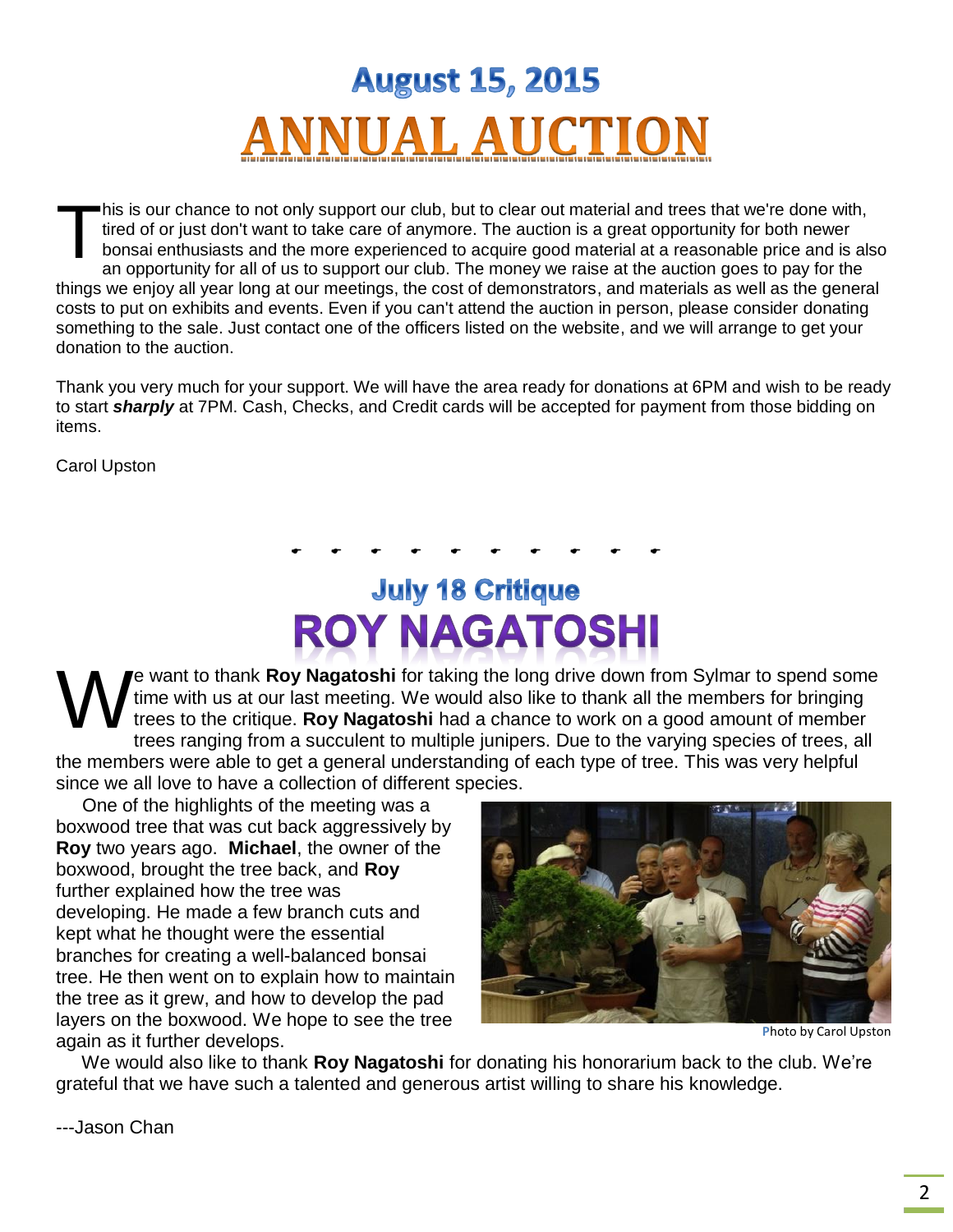#### **KOFU BONSAI KAI - BONSAI IDEAS BY MARTY MANN AUGUST**

Summertime, and the living is easy - so goes the song. August brings some respite from the busy spring chores. It is still a period of vigorous growth and greater responsibility. August brings higher temperatures that slows down new growth and reduces pruning requirements. Trimming, repotting and styling is still in order. Continue to pinch the trees that require it, daily.

Be reminded that summer vacationing puts an additional burden on your 'bonsai sitters'. A suggestion would be to let them water your trees for you for a few days before you leave to be sure that they are following your instructions. Trees requiring special care should be grouped together to simplify attention. Don't trust your automatic watering system without the back-up of someone who can check from time to time to audit its functions.

Try forming a mutual watering pact with fellow bonsaiists. You do for them when you can and they will do for you. It's a great working arrangement and considerably safer than trusting your 'babies' to strangers.

With the arrival of summer most of the formal bonsai shows have passed and the bonsaiist has the pleasure of displaying their own trees. The objective of a good hobbyist is pride in the finished tree. This is achieved by maintaining good health, continuing a selective feeding routine and paying attention to weather conditions that set the guidelines for proper watering requirements. Summer maintenance prepares the trees for fall and winter. Plan ahead.

Start with the constant surveillance of fast summer growth. Warm days and cool nights encourage the development of new tip growth, long internodes and lush foliage. Maintenance must include pinching and plucking of the growing tips as well as cutting back the branches. Reducing the branch extensions encourages shorter internodes, tighter evergreen formations and develops desirable twiggyness on deciduous trees. Trim and shape unwanted growth. Maintain form and design.

A regular program of feeding during the summer months is important. Reduction of the nitrogen content of the fertilizer mix inhibits excessive green growth and allows the formation of chemical changes that produces the best fall colors. The basic mix of cottonseed meal (70%) and bone meal (30 %) can be altered to increase the bone meal, thereby providing more potassium and phosphorus to harden the woody growth. It also induces the development of fruit and flower buds for next year. Do not feed plants that appear to be suffering from summer stress due to oppressive heat or moisture deprivation.

It's too late and risky to leaf prune in the hot summer months. If you wish, you can do selective pruning of large leaves, burnt leaves and the obvious unwanted elongated branches and crossing branches. Keep your pots from getting too hot. Roots are easily damaged by excessive heat. Be sure your soil stays damp at all times. Keep the humidity high and the air moving around all of your trees.

Watch the wires. You would be surprised how fast spring training wire can cut into growing branches and leave permanent scars. Turn your trees to give them equal light exposure and even growth. Avoid placing trees on display benches next to hot reflecting walls. Be sure to rotate frequently.

Unfortunately, the restful summer period of bonsai enjoyment is also the most active period of pest proliferation. *Bugs* love the combination of warmth and moisture. They grow and attack your trees with relish. Keep up with regular spraying of Malathion, Isotex, Sevin, Orthorix Dormant Spray (Lime Sulfur), etc. You pick what works best for you. Apply under and over the leaf surface but out of the hot sun and not just before you water. Don't apply any chemicals when temperatures are too high.

No transplanting during the summer months. However certain materials such as Pomegranates, Ficus, Buttonwood, Cotoneaster, Pyracantha and most Bamboo can be repotted or transplanted at this time. Trees that were defoliated late in June are vulnerable to damage during the heat of the summer. Keep these trees in partial shade until they start growing again.

HAIKU POEM

A smile brings good thoughts Of days that are forgotten But memory stays

By Marty Mann

**This article has been extracted from the recently published book called ' Bonsai Ideas'.© By Marty Mann. Material is not to be copied without publisher or author's permission. 8/12 August 2012**